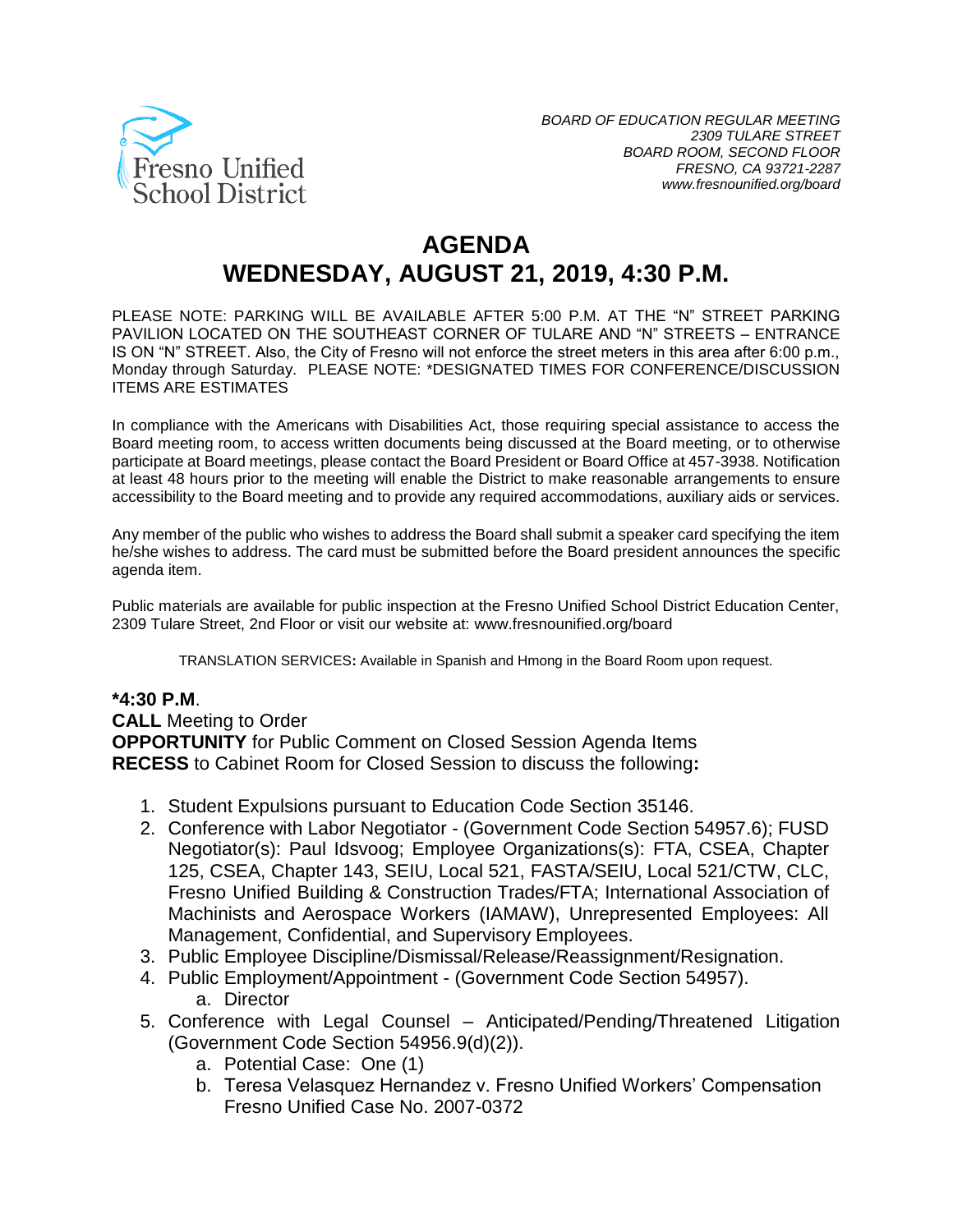- c. Nancy Huff v. Fresno Unified Workers' Compensation Fresno Unified Case No. 2017-0233
- 6. Conference with Legal Counsel Existing Litigation (Government Code Section 54956.9(d)(1)).
	- a. T.M. a minor, by and through his Guardian ad Litems, T.M. and F.Z. vs. Fresno Unified School District Fresno Superior Court No. 17CECG00089 Claim No. 16-1031-0372
- 7. Conference with Legal Counsel Pending Litigation (Government Code Section 54956.9(d)(2)).
	- a. Claim for Damages by a Minor: Case No. GL19-0111-2271

**5:30 P.M.,** RECONVENE and REPORT action taken during Closed Session, if any.

# PLEDGE OF ALLEGIANCE

Campus Culture Directors for the 2019/20 school year will lead the flag salute.

HEAR Report from Superintendent

OPPORTUNITY for Public Comment on Consent Agenda Items

ALL CONSENT AGENDA items are considered to be routine by the Board of Education and will be enacted by one motion. There will be no separate discussion of items unless a Board member so requests, in which event, the item(s) will be considered following approval of the Consent Agenda.

# **A. CONSENT AGENDA**

# **A-1, APPROVE Personnel List**

Included in the Board binders is the Personnel List, Appendix A, as submitted. The Superintendent recommends approval. Contact person: Paul Idsvoog, telephone 457-3548.

### **A-2, ADOPT Findings of Facts and Recommendations of District Administrative Board**

The Board of Education received and considered the Findings of Fact and Recommendations of District Administrative Panels resulting from hearings on expulsion and readmittance cases conducted during the period since the August 07, 2019 Regular Board meeting. The Superintendent recommends adoption. Contact person: Kim Mecum, telephone 457-3731.

# **A-3, APPROVE Minutes from Prior Meeting**

Included in the Board binders are the draft minutes for the August 07, 2019 Regular Board Meeting. The Superintendent recommends approval. Contact person: Robert G. Nelson, telephone 457-3884.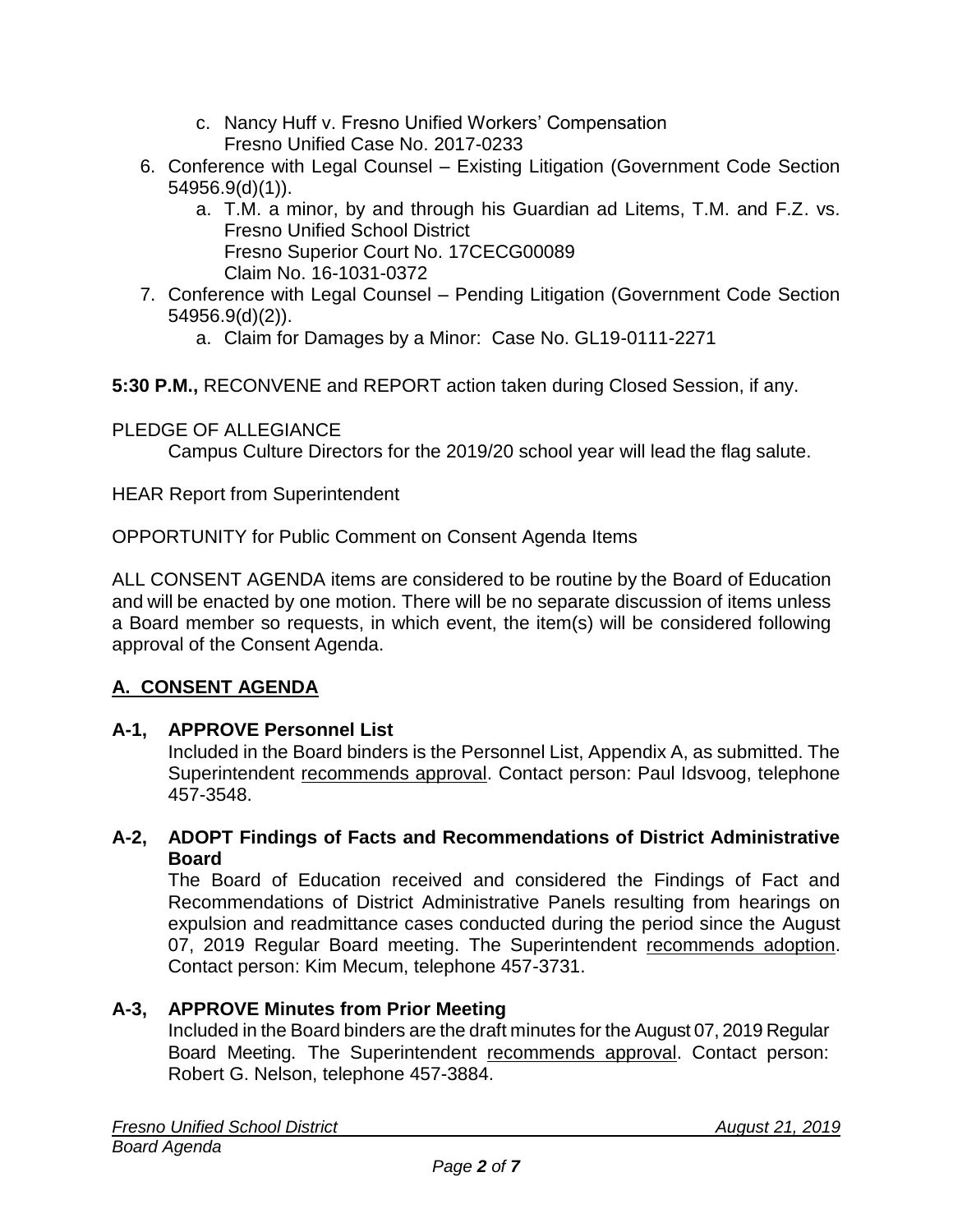### **A. CONSENT AGENDA -** *continued*

#### **A-4, APPROVE 2019/20 Spring Release Consolidated Application to the California Department of Education**

The Consolidated Application (Con App) is the tool used by the California Department of Education (CDE) to distribute funds from federal programs to school districts across California. The funds received from this application enable the district to serve students through activities described in each School Plan for Student Achievement (SPSA) and in the district's Local Control and Accountability Plan (LCAP). A copy of the completed Con App is available in the Board Office for review. The Superintendent recommends approval. Fiscal impact: Total funding for categorical programs was included in the 2019/20 Adopted Budget approved by the Board on June 12, 2019. Contact person: Ruth F. Quinto, telephone 457- 6226.

#### **A-5, DENY Claim GL18-0813-1280**

Included in the Board binders is a Claim for Damages by a Minor, case GL18- 0813-1280. The Superintendent recommends the Claim be denied, and the matter referred to the district's Executive Director of Benefits and Risk Management for further handling. Fiscal impact: There is no fiscal impact to the district at this time. Contact person: Ruth F. Quinto, telephone 457-6226.

#### **A-6, DENY Claim GL19-0204-2457**

Included in the Board binders is a Claim for Damages by a Minor, case GL19- 0204-2457. The Superintendent recommends the Claim be denied, and the matter referred to the district's Executive Director of Benefits and Risk Management for further handling. Fiscal impact: There is no fiscal impact to the district at this time. Contact person: Ruth F. Quinto, telephone 457-6226.

#### **A-7, RATIFY Agreement with Curriculum Associates, LLC**

Ratification is requested for a service agreement with Curriculum Associates to provide the following: the foundational aligned assessment system's i-Ready diagnostic for grades K through 12, online learning platform, standards mastery assessment tool, instructional lessons, and comprehensive professional development for teachers and leaders across Fresno Unified School District. The Superintendent recommends ratification. Fiscal impact: Sufficient funds in the amount of \$1.26 million have been budgeted in the 2019/20 budget. Contact person: Lindsay Sanders, telephone 457-3842.

#### **A-8, RATIFY Agreement with Fresno County Early Stars Program**

Fresno County Early Stars Program is granting Fresno Unified School District Early Learning Department \$100,000 in a service agreement for the entire project period of July 1, 2019 through June 30, 2021. These funds are provided by the Fresno County Superintendent of Schools Early Stars Program to support quality improvement on the local Early Stars indicators.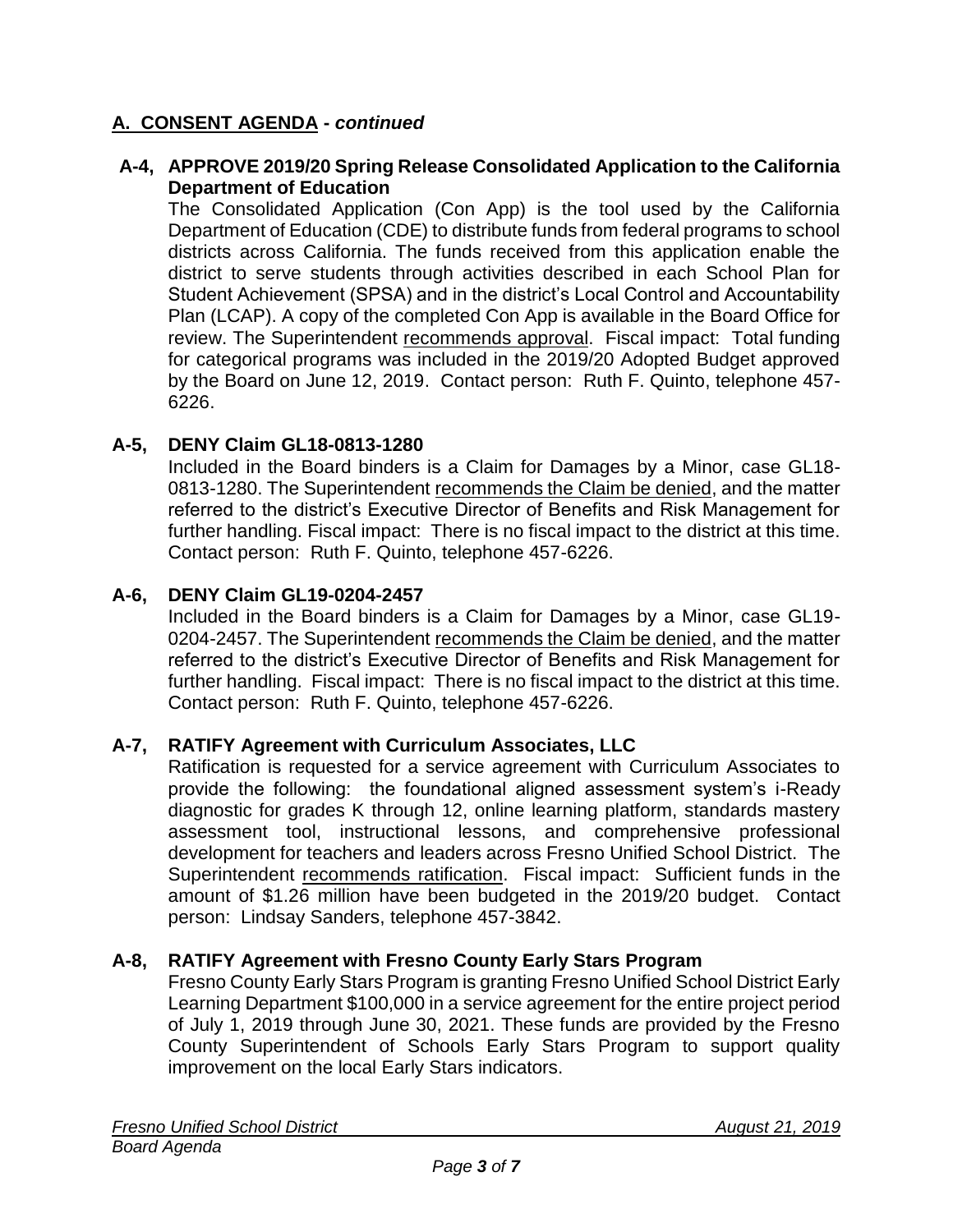# **A. CONSENT AGENDA – continued**

The Superintendent recommends ratification. Fiscal impact: Fresno County Early Stars Program to provide funding in the amount of \$100,000. Contact person: Lindsay Sanders, telephone 457-3895.

### **A-9, RATIFY Change Order for the Project Listed Below**

Included in the Board binders is information on a Change Order for the following project:

Bid 19-20 Section B, HVAC Multipurpose Rooms Improvements for Viking and Vinland Elementary Schools

Change Order(s) presented for ratification: \$6,724

The Superintendent recommends ratification. Fiscal impact: \$6,724 is available in the Measure X Fund. Contact person: Karin Temple, telephone 457-3134.

### **A-10, RATIFY Grant Application to the 2019 Project Prevent Grants Program**

Ratification is requested for a grant application to the U.S. Department of Education for the 2019 Project Prevent grants program. Through collaboration with the Resiliency Center, Project Prevent provides Fresno Unified the opportunity to expand mental health services to students and families that have been exposed to and impacted by severe violence and trauma. Grant funds will support services for students at Anthony; Burroughs; Del Mar; King; Lane; Muir; and Rowell. The Superintendent recommends ratification. Fiscal impact: The grant will fund up to \$5,000,000 over five years. Contact person: Kim Mecum, telephone 457-3731.

### **A-11, RATIFY Grant Application to the U.S. Department of Education School Climate Transformation Grant Program**

Fresno Unified is seeking funding to implement a School Climate Transformation grant project to improve, enhance, and expand the current implementation of the districtwide multi-tiered system of support framework. Grant funding will support additional social-emotional personnel and technical assistance. The Superintendent recommends ratification. Fiscal impact: If awarded, Fresno Unified will receive up to \$3,317,856 over the five-year project period. Contact person: Kim Mecum, telephone 457-3731.

### **A-12, RATIFY Purchase Orders from May 1, 2019 through May 31, 2019 – Primary Report**

Included in the Board binders is information on purchase orders issued from May 1, 2019 through May 31, 2019. Two agenda items are presented to ratify purchase orders. The first item includes the Primary Report with all purchase orders issued during the reported dates with the exception of those that may present a potential conflict of interest for an individual Board member. All remaining purchase orders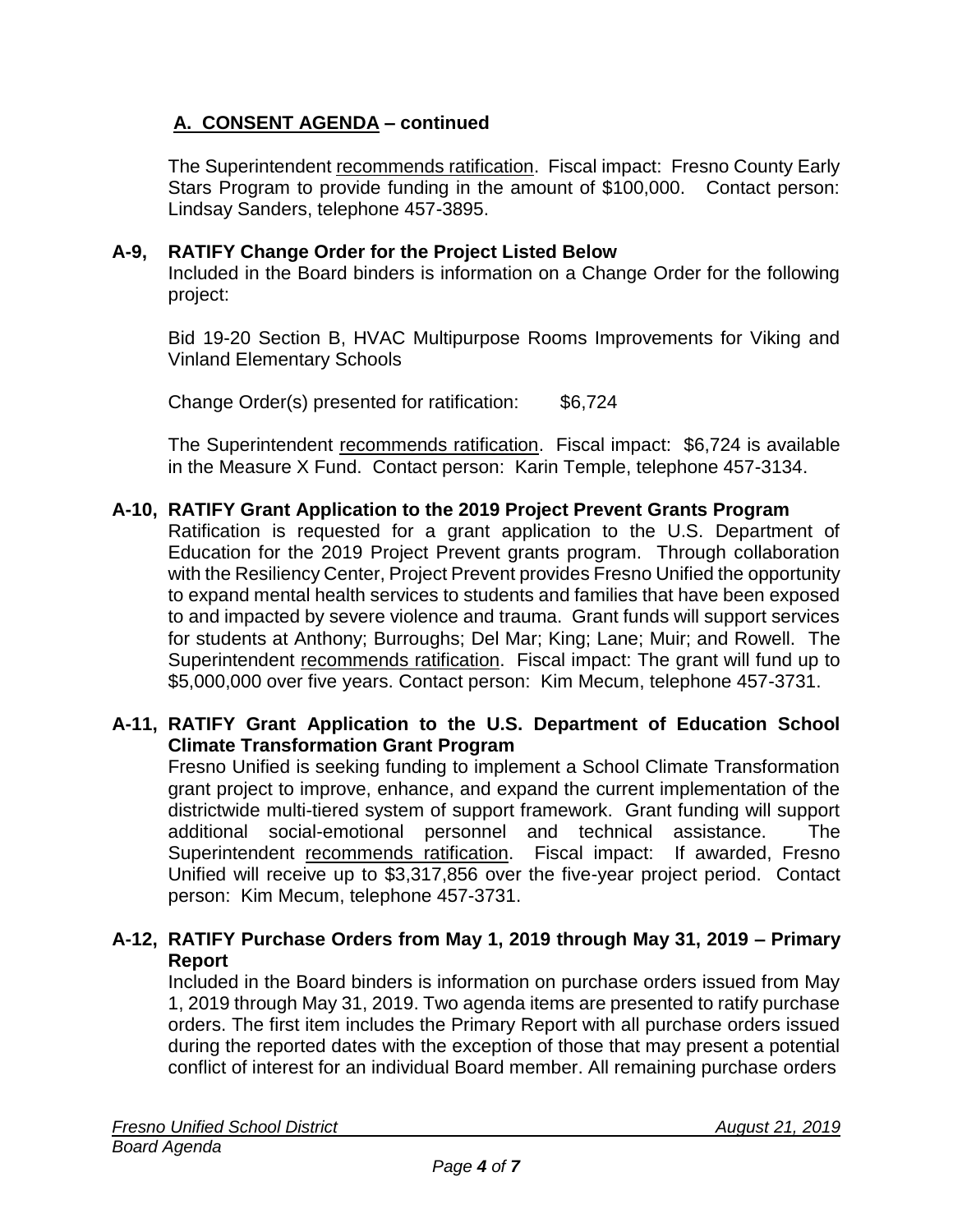### **A. CONSENT AGENDA – continued**

are in the Supplemental Report and presented as a second agenda item. The Superintendent recommends ratification. Fiscal impact: Funding is noted on the attached pages. Contact person: Karin Temple, telephone 457-3134.

#### **A-13, RATIFY Purchase Orders from May 1, 2019 through May 31, 2019 – Supplemental Report**

Included in the Board binders is information on purchase orders issued from May 1, 2019 through May 31, 2019. Two agenda items are presented to ratify purchase orders. The first item includes the Primary Report with all purchase orders issued during the reported dates with the exception of those that may present a potential conflict of interest for an individual Board member. All remaining purchase orders are in the Supplemental Report and presented as a second agenda item. The Superintendent recommends ratification. Fiscal impact: Funding is noted on the attached pages. Contact person: Karin Temple, telephone 457-3134.

#### **END OF CONSENT AGENDA (ROLL CALL VOTE)**

#### **UNSCHEDULED ORAL COMMUNICATIONS**

Individuals who wish to address the Board on topics within the Board's subject matter jurisdiction, but **not** listed on this agenda may do so at this time. If you wish to address the Board on a specific item that is listed on the agenda, you should do so when that specific item is called.

While all-time limitations are at the discretion of the Board President, generally members of the public will be limited to a maximum of three (3) minutes per speaker for a total of thirty (30) minutes of public comment as designated on this agenda. Any individual who has not had an opportunity to address the Board during this initial thirty (30) minute period may do so at the end of the meeting after the Board has addressed all remaining items on this agenda. Without taking action and only as expressly permitted by Board Bylaw 9323, Board members may ask questions, make brief announcements, or provide a brief response to statements presented by the public about topics raised in unscheduled oral communications. Board members must be recognized by the President in order to speak and will generally be limited to no more than one (1) minute each for this purpose. The Board President shall have the discretion to further limit Board members' opportunity to speak on topics raised in unscheduled oral communications to ensure the orderly and efficient conduct of District business.

Members of the public with questions on school district issues may submit them in writing. The Board will automatically refer to the Superintendent any formal requests that are brought before them at this time. The appropriate staff member will furnish answers to questions.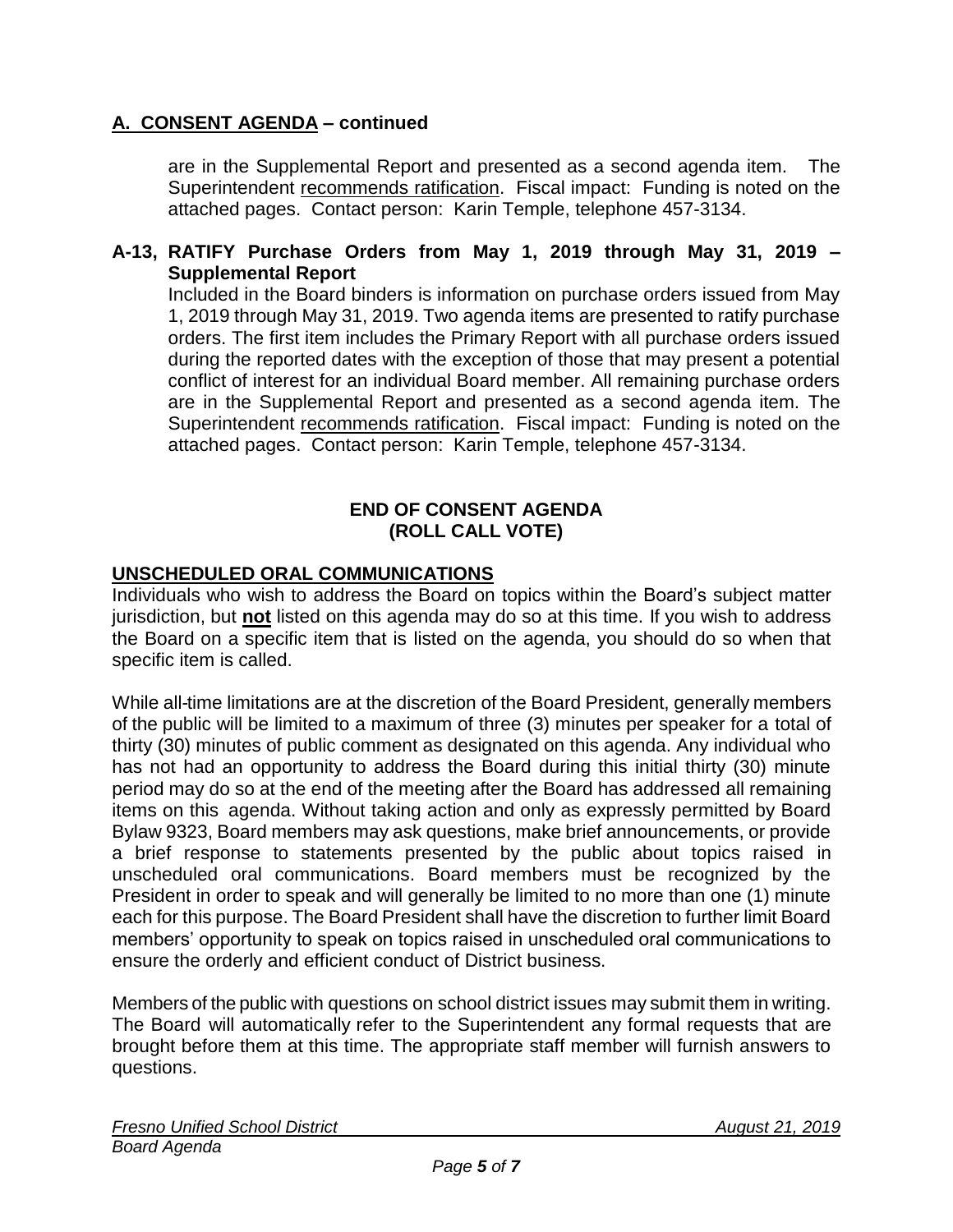### **B. CONFERENCE/DISCUSSION AGENDA**

### **6:15 P.M.**

**B-14, OPPORTUNITY for PUBLIC DISCUSSION and RATIFICATION of the 2019- 2020 Tentative Agreement between Fresno Unified School District and California School Employees Association and its Chapter 125**

Included in the Board binders is a copy of the Tentative Agreement (TA) between Fresno Unified School District and California School Employees Association and its Chapter 125. In accordance with Government Code 3547, all major provisions of collective bargaining agreements are to be presented at a public meeting of the public-school employer before the employer enters into written agreement with an exclusive representative. The Superintendent recommends ratification. Fiscal impact: The estimated cost is included in the disclosure of the collective bargaining agreement. Contact person: Paul Idsvoog, telephone 457-3548.

### **6:20 P.M.**

**B-15, OPPORTUNITY for PUBLIC DISCUSSION and RATIFICATION of the 2019- 2022 Tentative Agreement between Fresno Unified School District and Fresno Teachers Association – Building Trades Professionals.**

Included in the Board binders is a copy of the Tentative Agreement between Fresno Unified School District and Fresno Teachers Association – Building Trades Professionals. In accordance with Government Code 3547, all major provisions of collective bargaining agreements are to be presented at a public meeting of the public-school employer before the employer enters into written agreement with an exclusive representative. The Superintendent recommends ratification. Fiscal impact: The estimated cost is included in the disclosure of the collective bargaining agreement. Contact person: Paul Idsvoog, telephone 457-3548.

### **6:25 P.M.**

**B-16, DISCUSS and APPROVE Proposed Revisions for Existing Board Bylaws 9005 and 9130 and Adopt Two Proposed Board Bylaws Regarding Complaints Concerning Board Members and Censure Policy and Procedures** The Board will discuss and consider approving revisions to Board Bylaws 9005 and 9130 and adopting two proposed Board Bylaws Regarding Complaints Concerning Board Members and Censure Policy and Procedures. The Board Bylaw subcommittee will finalize the proposed revisions to the Bylaw on or before August 16, 2019. The Board President recommends approval. Fiscal impact: There is no fiscal impact to the district at this time. Contact person: David Chavez, telephone 457-3566.